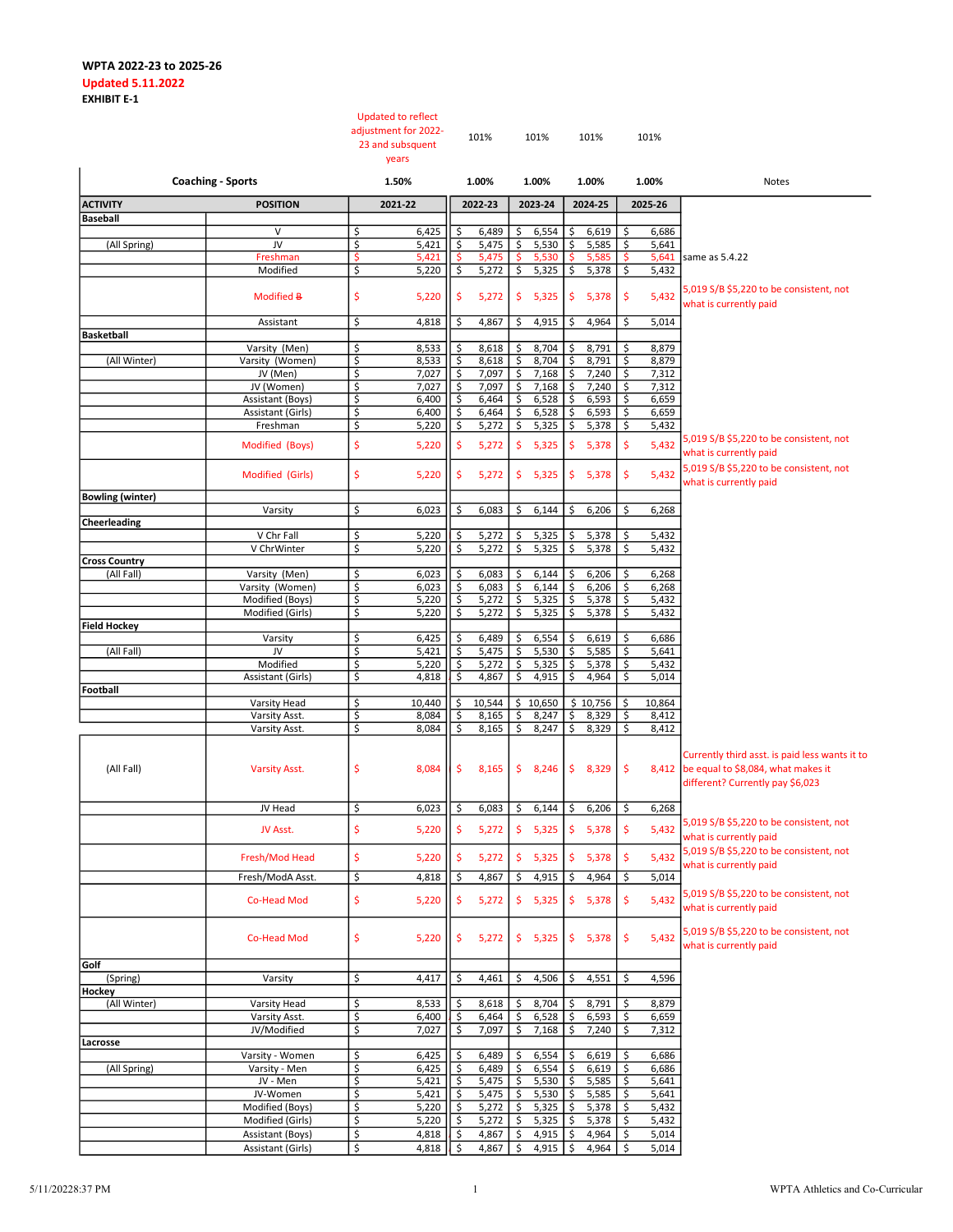## Updated 5.11.2022

| <b>EXHIBIT E-1</b>              |                            | <b>Updated to reflect</b><br>adjustment for 2022-<br>23 and subsquent<br>years |                           | 101%    |              | 101%    | 101%        |               | 101%    |                                                                                                   |
|---------------------------------|----------------------------|--------------------------------------------------------------------------------|---------------------------|---------|--------------|---------|-------------|---------------|---------|---------------------------------------------------------------------------------------------------|
|                                 | <b>Coaching - Sports</b>   | 1.50%                                                                          |                           | 1.00%   |              | 1.00%   | 1.00%       |               | 1.00%   | <b>Notes</b>                                                                                      |
| <b>ACTIVITY</b>                 | <b>POSITION</b>            | 2021-22                                                                        |                           | 2022-23 |              | 2023-24 | 2024-25     |               | 2025-26 |                                                                                                   |
| Soccer                          |                            |                                                                                |                           |         |              |         |             |               |         |                                                                                                   |
| (Fall)                          | Varsity (Men)              | \$<br>6,425                                                                    | \$                        | 6,489   | Ś            | 6,554   | \$<br>6,619 | \$            | 6,686   |                                                                                                   |
| (Fall)                          | Varsity (Women)            | \$<br>6,425                                                                    | \$                        | 6,489   | \$           | 6,554   | \$<br>6,619 | \$            | 6,686   |                                                                                                   |
| (Fall)                          | JV (Men)                   | \$<br>5,421                                                                    | \$                        | 5,475   | \$           | 5,530   | \$5,585     | \$            | 5,641   | 5,394, S/B same as JV women, 5,421<br>to be consistent                                            |
| (Fall)                          | JV (Men)                   | \$<br>5,421                                                                    | \$                        | 5,475   | $\mathsf{S}$ | 5,530   | \$5,585     | $\frac{1}{2}$ | 5,641   | 5,394 S/B same as JV women, 5,421<br>to be consistent                                             |
| (Fall)                          | JV (Women)                 | \$<br>5,421                                                                    | \$                        | 5,475   | \$           | 5,530   | 5,585<br>\$ | \$            | 5,641   |                                                                                                   |
| (Fall)                          | Modified (Boys)            | \$<br>5,220                                                                    | \$                        | 5,272   | Ś            | 5,325   | \$<br>5,378 | \$            | 5,432   |                                                                                                   |
| (Fall)                          | Modified (Boys)            | \$<br>5,220                                                                    | $\mathsf{S}% _{T}$        | 5,272   | \$           | 5,325   | 5,378<br>\$ | \$            | 5,432   |                                                                                                   |
| (Fall)                          | Modified (Girls)           | \$<br>5,220                                                                    | \$                        | 5,272   | \$           | 5,325   | 5,378<br>\$ | \$            | 5,432   |                                                                                                   |
|                                 | Assistant (Boys)           | \$<br>4,818                                                                    | \$                        | 4,867   | \$           | 4,915   | 4,964<br>\$ | \$            | 5,014   |                                                                                                   |
|                                 | Assistant (Girls)          | \$<br>4,818                                                                    | \$                        | 4,867   | Ś            | 4,915   | \$<br>4,964 | \$            | 5,014   |                                                                                                   |
| Softball                        |                            |                                                                                |                           |         |              |         |             |               |         |                                                                                                   |
|                                 | Varsity                    | \$<br>6,425                                                                    | \$                        | 6,489   | \$           | 6,554   | 6,619<br>\$ | \$            | 6,686   |                                                                                                   |
| (All Spring)                    | JV                         | \$<br>5,421                                                                    | \$                        | 5,475   | \$           | 5,530   | 5,585<br>\$ | \$            | 5,641   |                                                                                                   |
|                                 | Modified                   | \$<br>5,220                                                                    | \$                        | 5,272   | \$           | 5,325   | \$<br>5,378 | \$            | 5,432   |                                                                                                   |
|                                 | Assistant                  | \$<br>4,818                                                                    | \$                        | 4,867   | \$           | 4,915   | \$<br>4,964 | \$            | 5,014   |                                                                                                   |
| Swimming                        |                            |                                                                                |                           |         |              |         |             |               |         |                                                                                                   |
| (Winter)                        | Varsity Men                | \$<br>8,533                                                                    | <u>\$</u>                 | 8,618   | Ś            | 8,704   | 8,791<br>\$ | \$,           | 8,879   |                                                                                                   |
| (Fall)                          | Varsitv Women              | \$<br>7,027                                                                    | \$                        | 7,097   | \$           | 7,168   | \$<br>7,240 | \$            | 7,312   |                                                                                                   |
| (Winter)                        | Assistant (Boys)           | \$<br>6,368                                                                    | \$                        | 6,432   | \$           | 6,496   | \$<br>6,561 | \$            | 6,627   |                                                                                                   |
| (Fall)                          | Assistant (Girls)          | \$<br>5,245                                                                    | \$                        | 5,298   | \$           | 5,351   | \$<br>5,404 | \$            | 5,458   |                                                                                                   |
| (Winter)                        | Modified (Boys)            | \$<br>5,421                                                                    | \$                        | 5,475   | \$           | 5,530   | 5,585<br>\$ | \$            | 5,641   |                                                                                                   |
| (Fall)                          | Modified (Girls)           | \$<br>5,220                                                                    | \$                        | 5,272   | \$           | 5,325   | \$<br>5,378 | \$            | 5,432   |                                                                                                   |
| Tennis<br>(Fall)                | Varsitv (Women)            | \$<br>5,220                                                                    | \$                        | 5,272   | \$           | 5,325   | 5,378<br>\$ | \$            | 5,432   |                                                                                                   |
| (Spring)                        | Varsity (Men)              | \$<br>5,220                                                                    | \$                        | 5,272   | \$           | 5,325   | \$<br>5,378 | \$            | 5,432   |                                                                                                   |
| (Fall)                          | JV (Women)                 | \$<br>4,417                                                                    | \$                        | 4,461   | \$           | 4,506   | \$<br>4,551 | \$            | 4,596   |                                                                                                   |
| (Spring)                        | JV (Men)                   | \$<br>4,417                                                                    | $\overline{\xi}$          | 4,461   | \$           | 4,506   | \$<br>4,551 | \$            | 4,596   |                                                                                                   |
| <b>Track &amp; Field</b>        |                            |                                                                                |                           |         |              |         |             |               |         |                                                                                                   |
| (Winter)                        | Indoor (Men)               | \$<br>8,533                                                                    | <u>\$</u>                 | 8,618   | Ś            | 8,704   | 8,791<br>\$ | \$            | 8,879   |                                                                                                   |
| (Winter)                        | Indoor Asst.               | \$<br>7,027                                                                    | \$                        | 7,097   | \$           | 7,168   | \$<br>7,240 | \$            | 7,312   |                                                                                                   |
| (Winter)                        | Indoor (Women)             | \$<br>8,533                                                                    | $\boldsymbol{\mathsf{S}}$ | 8,618   | \$           | 8,704   | \$<br>8,791 | \$            | 8,879   |                                                                                                   |
| (Winter)                        | Indoor Asst.               | \$<br>7,027                                                                    | $\overline{\xi}$          | 7,097   | \$           | 7,168   | \$<br>7,240 | \$            | 7,312   |                                                                                                   |
| (Spring)                        | Outdoor Women Asst.        | \$<br>7,027                                                                    | $\overline{\mathsf{S}}$   | 7,097   | \$           | 7,168   | 7,240<br>\$ | \$            | 7,312   |                                                                                                   |
| (Spring)                        | Outdoor Women              | \$<br>8,533                                                                    | \$                        | 8,618   | \$           | 8,704   | \$<br>8,791 | \$            | 8,879   |                                                                                                   |
| (Spring)                        | Outdoor Men                | \$<br>8,533                                                                    | \$                        | 8,618   | \$           | 8,704   | 8,791<br>\$ | \$            | 8,879   |                                                                                                   |
| (Spring)                        | Outdoor Asst.              | \$<br>7,027                                                                    | \$                        | 7,097   | \$           | 7,168   | \$<br>7,240 | \$            | 7,312   |                                                                                                   |
| (Spring)                        | Men's Modified (Outdoor)   | \$<br>5,220                                                                    | \$                        | 5,272   | \$           | 5,325   | \$<br>5,378 | \$            | 5,432   |                                                                                                   |
| (Spring)                        | Women's Modified (Outdoor) | \$<br>5,220                                                                    | \$                        | 5,272   | \$           | 5,325   | \$<br>5,378 | \$            | 5,432   |                                                                                                   |
| Volleyball                      |                            |                                                                                |                           |         |              |         |             |               |         |                                                                                                   |
|                                 | Varsity                    | \$<br>6,425                                                                    | \$                        | 6,489   | \$           | 6,554   | \$<br>6,619 | \$            | 6,686   |                                                                                                   |
|                                 | JV                         | \$<br>5,421                                                                    | \$                        | 5,475   | \$           | 5,530   | \$<br>5,585 | \$            | 5,641   |                                                                                                   |
|                                 | Modified                   | \$<br>5,220                                                                    | \$                        | 5,272   | \$           | 5,325   | \$5,378     | \$            | 5,432   |                                                                                                   |
|                                 | Assistant                  | \$<br>4,818                                                                    | \$                        | 4,866   | \$.          | 4,915   | \$4,964     | $\frac{1}{2}$ | 5,014   | New Position - Error s/b \$4,818 not<br>4,880 per BOE agendas, transpose<br>number same as others |
| Wrestling                       |                            |                                                                                |                           |         |              |         |             |               |         |                                                                                                   |
|                                 | Varsity                    | \$<br>8,533                                                                    | \$                        | 8,618   | \$           | 8,704   | 8,791<br>\$ | \$            | 8,879   |                                                                                                   |
|                                 | JV                         | \$<br>7,027                                                                    | \$                        | 7,097   | \$           | 7,168   | 7,240<br>\$ | \$            | 7,312   |                                                                                                   |
|                                 | Modified                   | \$<br>5,220                                                                    | \$                        | 5,272   | \$           | 5,325   | \$<br>5,378 | \$            | 5,432   |                                                                                                   |
| <b>Fitness Center</b>           |                            |                                                                                |                           |         |              |         |             |               |         |                                                                                                   |
|                                 | Winter                     | \$<br>5,894                                                                    | \$                        | 5,953   | Ś            | 6,013   | \$<br>6,073 | \$            | 6,134   |                                                                                                   |
|                                 | Spring                     | \$<br>4,480                                                                    | \$                        | 4,524   | \$           | 4,570   | \$<br>4,615 | \$            | 4,662   |                                                                                                   |
|                                 | Fall                       | \$<br>2,948                                                                    | \$                        | 2,977   | \$           | 3,007   | 3,037<br>\$ | \$            | 3,067   |                                                                                                   |
| <b>Special Olympics</b>         |                            | \$<br>7,027                                                                    | \$                        | 7,097   | \$           | 7,168   | 7,240<br>\$ | \$.           | 7,312   |                                                                                                   |
| <b>After School Coordinator</b> |                            |                                                                                |                           |         |              |         |             |               |         |                                                                                                   |
|                                 | Fall                       | <del>5,579</del>                                                               |                           | 6,645   |              | 6,712   | 6,779       |               | 6,847   |                                                                                                   |
|                                 | <b>Spring</b>              | 6,579                                                                          |                           | 6,645   |              | 6,71    | 6,779       |               | 6,847   |                                                                                                   |
|                                 | Winter                     | 6,579                                                                          |                           | 6,645   |              | 6,712   | 6,779       |               | 6,847   |                                                                                                   |
|                                 |                            |                                                                                |                           |         |              |         |             |               |         |                                                                                                   |

Extra-Curricular and Co-Curricular sports and activities run by the District from year to year vary in accordance with the recommendations of the Extra-Curricular and Co-Curricular Activities Committee.

Any subsquent extra-curricular sports and activities, per Board of Education approval will be incorporated in the next bargaining unit agreement.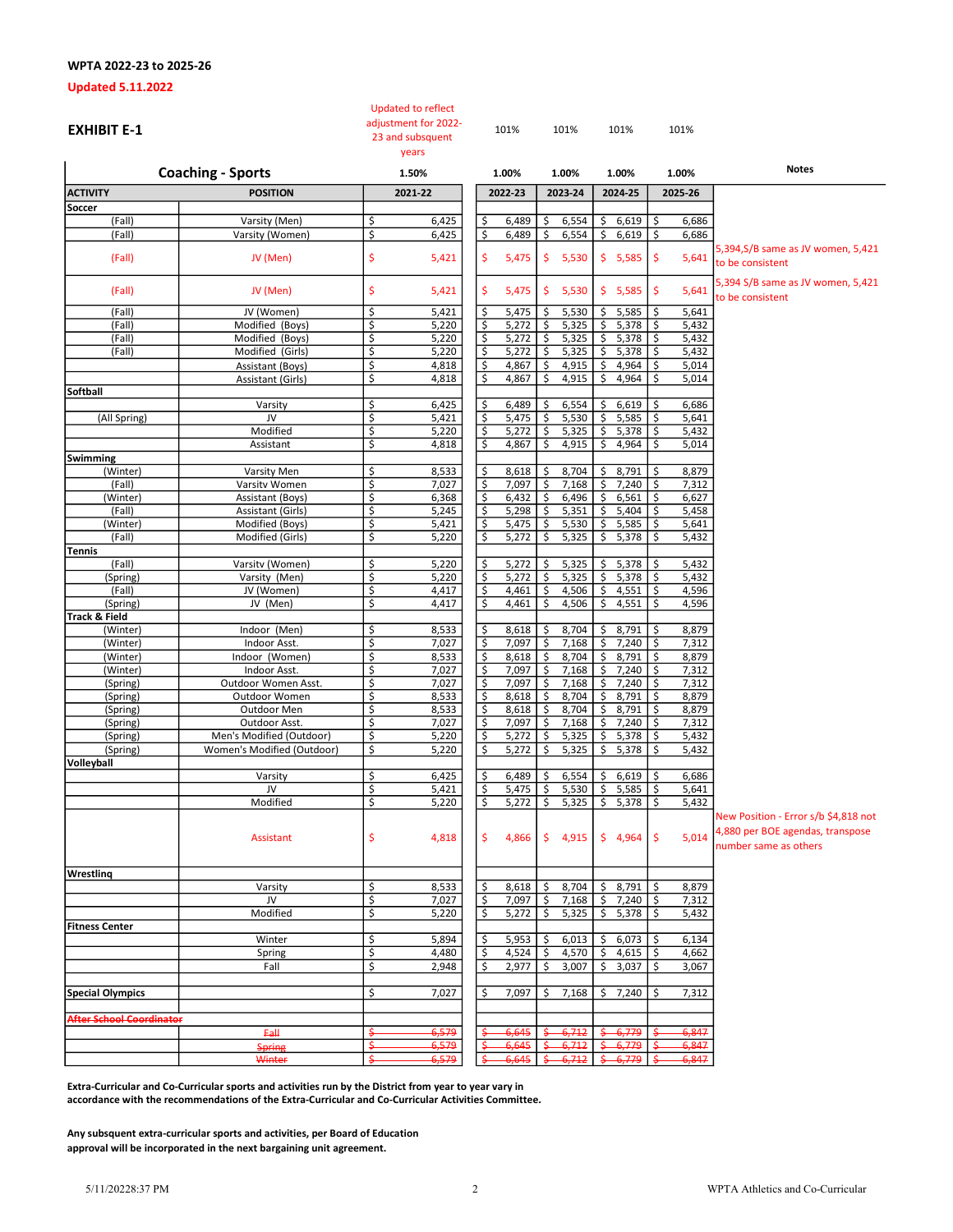## WPTA 2022-23 to 2025-26<br>Updated 5.11.2022

## Updated to reflect adjustment for 2022-

| adiustment for 2022- | 101% | 101% | 101% | 101% |
|----------------------|------|------|------|------|
| 23 and subsquent     |      |      |      |      |
| years                |      |      |      |      |

| <b>EXHIBIT E-2 Middle School Co-Curricular/Clubs</b>                                                                  |                   | 1.50%                       |          | 1.00%          | 1.00%               | 1.00%                                   |                      |                      |                                              |
|-----------------------------------------------------------------------------------------------------------------------|-------------------|-----------------------------|----------|----------------|---------------------|-----------------------------------------|----------------------|----------------------|----------------------------------------------|
| Middle School Co-Curricular                                                                                           | <b>Building</b>   | LEVEL                       |          | 2021-22        | 2022-23             | 2023-24                                 | 2024-25              | 2025-26              | Notes                                        |
| Art Club                                                                                                              | HLD               | $\mathbf{1}$                | \$       | 1,629          | 1,645<br>Ś          | 1,662<br>Ś                              | \$<br>1,679          | \$<br>1,695          |                                              |
| Art Club                                                                                                              | EV                | $\mathbf{1}$                | \$       | 1,629          | Ś<br>1,645          | Ś<br>1,662                              | \$<br>1,679          | \$<br>1,695          |                                              |
| Basketball Intramural - Boy's 6 Grade                                                                                 | EV                | $\mathbf{1}$                | \$       | 1,629          | Ś<br>1,645          | 1,662<br>Ś                              | \$<br>1,679          | \$<br>1,695          |                                              |
| Basketball Intramural - Boy's 7-8 Grade                                                                               | HLD               | $\mathbf{1}$                | \$       | 1,629          | \$<br>1,645         | 1,662<br>\$                             | 1,679<br>\$          | \$<br>1,695          |                                              |
| Basketball Intramural - Girl's 6 Grade                                                                                | EV                | $\mathbf{1}$                | \$       | 1,629          | 1,645<br>\$         | 1,662<br>\$                             | 1,679<br>\$          | 1,695<br>\$          |                                              |
| Basketball Intramural - Girl's 7 & 8 Grade                                                                            | HLD               | $\mathbf{1}$                | \$       | 1,629          | Ś<br>1,645          | \$<br>1,662                             | \$<br>1,679          | \$<br>1,695          |                                              |
| <b>Book Club</b>                                                                                                      | HLD               | $\mathbf{1}$                | \$       | 1,629          | \$<br>1,645         | \$<br>1,662                             | \$<br>1,679          | \$<br>1,695          |                                              |
| <b>Bowling</b>                                                                                                        | HLD               | $\mathbf{1}$                | \$       | 1,629          | Ś<br>1,645          | \$<br>1,662                             | \$<br>1,679          | \$<br>1,695          |                                              |
| <b>Chess Club</b>                                                                                                     | <b>HLD</b>        | $\mathbf{1}$                | -Ś       | 1,629          | \$<br>1,645         | 1,662<br>Ś                              | \$.<br>1,678         | \$<br>1,695          | New Club, BOE approved                       |
| Co Ed Volleyball- 6th Grade                                                                                           | EV                | $\mathbf{1}$                | \$       | 1,629          | 1,645<br>Ś          | 1,662<br>Ś                              | 1,679<br>\$          | \$<br>1,695          |                                              |
| <b>Community Service</b>                                                                                              | HLD               | $\mathbf{1}$                | \$       | 1,629          | Ś<br>1,645          | 1,662<br>Ś                              | \$<br>1,679          | \$<br>1,695          |                                              |
| <b>Community Service</b>                                                                                              | EV                | $\mathbf{1}$                | \$       | 1,629          | Ś<br>1,645          | 1,662<br>\$                             | \$<br>1,679          | \$<br>1,695          |                                              |
| Cooking/Crafts                                                                                                        | EV                | $\mathbf{1}$                | \$       | 1,629          | \$<br>1,645         | 1,662<br>\$                             | \$<br>1,679          | \$<br>1,695          |                                              |
| Courier Paper                                                                                                         | HLD               | $\overline{4}$              | \$       | 6,518          | 6,583<br>\$         | 6,649<br>\$                             | 6,715<br>\$          | \$<br>6,782          |                                              |
| Courier Paper                                                                                                         | EV                | $\overline{2}$              | \$       | 3,258          | \$<br>3,291         | \$<br>3,324                             | \$<br>3,357          | \$<br>3,391          |                                              |
| Dance Club                                                                                                            | EV                | $\mathbf{1}$                | \$       | 1,629          | \$<br>1,645         | \$<br>1,662                             | \$<br>1,679          | \$<br>1,695          |                                              |
| <b>Digital Art Club</b>                                                                                               | <b>HLD</b>        | $\mathbf{1}$                | \$       | 1,629          | Ś<br>1,645          | 1,662<br>Ś                              | \$<br>1,678          | \$<br>1,695          | New Club, BOE approved                       |
| Digital News Club                                                                                                     | HLD               | $\mathbf{1}$                | \$       | 1,629          | \$<br>1,645         | Ś<br>1,662                              | \$<br>1,679          | \$<br>1,695          |                                              |
| Digital News Club (formerly Video Club)                                                                               | EV                | $\mathbf{1}$                | \$<br>\$ | 1,629          | Ś<br>1,645<br>Ś     | 1,662<br>Ś                              | \$<br>1,679          | \$<br>1,695          |                                              |
| Field Hockey                                                                                                          | EV                | $\mathbf{1}$                | \$       | 1,629          | 1,645               | 1,662<br>Ś                              | \$<br>1,679          | \$<br>1,695          |                                              |
| <b>Fine Arts Club</b>                                                                                                 | <b>HLD</b>        | $\mathbf{1}$                | \$       | 1,629          | 1,645<br>s<br>Ś     | 1,662<br>Ś                              | \$.<br>1,678         | \$<br>1,695          | New Club, BOE approved                       |
| Flag Football 6 Grade                                                                                                 | EV                | $\mathbf 1$<br>$\mathbf{1}$ | \$       | 1,629          | 1,645<br>\$         | \$<br>1,662                             | \$<br>1,679<br>\$    | \$<br>1,695          |                                              |
| Flag Football 7 & 8 Grade                                                                                             | <b>HLD</b><br>EV  | $\mathbf 1$                 | \$       | 1,629<br>1,629 | 1,645<br>Ś<br>1,645 | \$<br>1,662<br>\$<br>1,662              | 1,679<br>\$<br>1,679 | \$<br>1,695<br>\$    |                                              |
| Floor Hockey 6 Grade<br>Floor Hockey 7 & 8 Grade                                                                      | <b>HLD</b>        | $\mathbf 1$                 | \$       |                | \$<br>1,645         | \$<br>1,662                             | \$                   | 1,695<br>\$<br>1,695 |                                              |
| <b>Girl Talk</b>                                                                                                      | <b>HLD</b>        | $\mathbf 1$                 | \$       | 1,629<br>1,629 | Ś<br>1,645          | 1,662<br>Ś                              | 1,679<br>\$<br>1,679 | \$<br>1,695          |                                              |
| Guitar Club                                                                                                           | EV                | $\mathbf 1$                 | \$       | 1,629          | Ś<br>1,645          | Ś<br>1,662                              | \$<br>1,679          | \$<br>1,695          |                                              |
| <b>Guitar Club</b>                                                                                                    | <b>HLD</b>        | $\mathbf{1}$                | Ś        | 1,629          | 1,645               | 1,662                                   | 1,678<br>Ś           | \$                   | 1,695 New Club, BOE approved                 |
| <b>International Club</b>                                                                                             | EV                | $\mathbf{1}$                | \$       | 1,629          | \$<br>1,645         | \$<br>1,662                             | \$1,679              | \$<br>1,695          |                                              |
| International Club                                                                                                    | <b>HLD</b>        | $\mathbf{1}$                | \$       | 1,629          | 1,645<br>\$         | 1,662<br>\$                             | 1,679<br>\$          | \$<br>1,695          |                                              |
| Jazz Band                                                                                                             | <b>HLD</b>        | $\overline{\mathbf{3}}$     | \$       | 4,887          | \$<br>4,936         | \$<br>4,985                             | \$.<br>5,035         | Ŝ.<br>5,085          | Level 2 changed to 3, per BOE approved       |
| Jump Rope Club                                                                                                        | EV                | $\mathbf 1$                 | \$       | 1,629          | \$<br>1,645         | \$<br>1,662                             | \$<br>1,679          | \$<br>1,695          |                                              |
| <b>Kick Boxing</b>                                                                                                    | EV                | $\mathbf{1}$                | \$       | 1,629          | Ś<br>1,645          | \$<br>1,662                             | \$<br>1,679          | \$<br>1,695          |                                              |
| Lacrosse Intramural - Boys 6 Grade                                                                                    | EV                | $\mathbf 1$                 | \$       | 1,629          | \$<br>1,645         | 1,662<br>\$                             | \$<br>1,679          | \$<br>1,695          |                                              |
| Lacrosse Intramural - Boys 7 & 8 Grade                                                                                | <b>HLD</b>        | $\mathbf{1}$                | \$       | 1,629          | 1,645<br>Ś          | 1,662<br>Ś                              | \$<br>1,679          | \$<br>1,695          |                                              |
| Lacrosse Intramural - Girls 6 Grade                                                                                   | EV                | $\mathbf{1}$                | \$       | 1,629          | \$<br>1,645         | Ś<br>1,662                              | 1,679<br>\$          | \$<br>1,695          |                                              |
| acrosse Intramural - Girls 7 & 8 Grade.                                                                               | <b>HLD</b>        | $\mathbf{1}$                | Š.       | 1,629          | 1,645               | 1,662                                   | 1,678                | Ś                    | 1,695 New Club, BOE approved                 |
| M.S. Yearbook                                                                                                         | EV                | $\overline{2}$              | \$       | 3,258          | \$<br>3,291         | 3,324<br>Ś                              | 3,357<br>\$          | \$<br>3,391          |                                              |
| M.S. Yearbook                                                                                                         | HLD               | 4                           | \$       | 6,518          | Ś<br>6,583          | Ś<br>6,649                              | \$<br>6,715          | \$<br>6,782          |                                              |
| <b>MakerSpace</b>                                                                                                     | <b>HLD</b>        | $\mathbf{1}$                | Ś        | 1,629          | Ś<br>1,645          | 1,662                                   | 1,678                | \$<br>1,695          | New Club, BOE approved                       |
| Math Club                                                                                                             | <b>HLD</b>        | $\overline{2}$              | \$       | 3,258          | 3,291<br>\$         | 3,324<br>\$                             | \$<br>3,357          | \$<br>3,391          |                                              |
| Math Club                                                                                                             | EV                | $\mathbf{1}$                | \$       | 1,629          | Ś<br>1,645          | 1,662<br>\$                             | \$<br>1,679          | \$<br>1,695          |                                              |
| Musical Drama - (Eastview) - Amount to cover all aspects<br>ofperformance ex. Director, Set Design, Sound, Stage Crew | EV                | 4                           | \$       | 6,518          | \$6,583             | \$6,649                                 | \$6,715              | \$<br>6,782          |                                              |
| etc.                                                                                                                  |                   |                             |          |                |                     |                                         |                      |                      |                                              |
| Musical Play (Highlands)<br>Musical Play (Highlands): Director                                                        | HLD<br><b>HLD</b> |                             | \$.      | 10,310         |                     | $$10,413$ $$10,518$ $$10,623$ $$10,729$ |                      |                      |                                              |
| Musical Play (Highlands): Musical Director                                                                            | <b>HLD</b>        |                             |          |                |                     |                                         |                      |                      |                                              |
| Musical Play (Highlands): Production Assistant                                                                        | HLD               |                             |          |                |                     |                                         |                      |                      |                                              |
| Musical Play (Highlands): Set Design & Construction                                                                   | <b>HLD</b>        |                             |          |                |                     |                                         |                      |                      |                                              |
| Musical Play (Highlands): Sound                                                                                       | HLD               |                             |          |                |                     |                                         |                      |                      |                                              |
| Musical Play (Highlands): Stage Crew Director                                                                         | <b>HLD</b>        |                             |          |                |                     |                                         |                      |                      |                                              |
| Musical Play (Highlands) Final Breakdown; Set Crew                                                                    | <b>HLD</b>        |                             |          |                |                     |                                         |                      |                      |                                              |
| <b>NJHS</b>                                                                                                           | <b>HLD</b>        | $\mathbf 1$                 | \$       | 1,629          | 1,645<br>\$         | \$<br>1,662                             | \$1,679              | \$<br>1,695          |                                              |
| <b>Physical Activity &amp; Nutrition Club</b>                                                                         | <b>HLD</b>        | $\mathbf{1}$                | -Ś       | 1,629          | \$<br>1,645         | 1,662<br>\$.                            | \$.<br>1,678         | -\$<br>1,695         | Was in 1 year 18-19 and not the other years? |
| Programming Club                                                                                                      | <b>HLD</b>        | $\mathbf{1}$                | \$       | 1,629          | \$<br>1,645         | \$<br>1,662                             | \$1,679              | \$<br>1,695          |                                              |
| S.O.                                                                                                                  | <b>HLD</b>        | 4                           | \$       | 6,518          | \$<br>6,583         | 6,649<br>\$                             | \$<br>6,715          | \$<br>6,782          |                                              |
| S.O.                                                                                                                  | EV                | $\overline{2}$              | \$       | 3,258          | \$<br>3,291         | 3,324<br>\$                             | \$<br>3,357          | \$<br>3,391          |                                              |
| Soccer Intramural - Boys 6 Grade                                                                                      | EV                | $\mathbf{1}$                | \$       | 1,629          | \$<br>1,645         | \$<br>1,662                             | \$1,679              | \$<br>1,695          |                                              |
| Soccer Intramural - Boys 7 & 8 Grade                                                                                  | <b>HLD</b>        | $\mathbf{1}$                | \$       | 1,629          | 1,645<br>\$         | 1,662<br>\$                             | \$1,679              | 1,695<br>\$          |                                              |
| Soccer Intramural - Girls 6 Grade                                                                                     | EV                | $\mathbf{1}$                | \$       | 1,629          | \$<br>1,645         | \$<br>1,662                             | \$1,679              | \$<br>1,695          |                                              |
| Soccer Intramural - Girls 7 & 8 Grade                                                                                 | HLD               | $\mathbf{1}$                | \$       | 1,629          | \$<br>1,645         | \$<br>1,662                             | \$<br>1,679          | \$<br>1,695          |                                              |
| Step                                                                                                                  | EV                | $\mathbf{1}$                | \$       | 1,629          | Ś<br>1,645          | \$<br>1,662                             | \$1,679              | \$<br>1,695          |                                              |
| <b>Sustainability Club</b>                                                                                            | <b>HLD</b>        | $\mathbf{1}$                | <b>S</b> | 1,629          | \$<br>1,645         | 1,662<br>\$                             | \$.<br>1,678         | \$<br>1,695          | New Club, BOE approved                       |
| <b>Talent Show</b>                                                                                                    | <b>HLD</b>        | $\mathbf 1$                 | \$       | 1,629          | Ś<br>1,645          | 1,662<br>\$                             | \$<br>1,679          | \$<br>1,695          |                                              |
| <b>Talent Show</b>                                                                                                    | EV                | $\mathbf{1}$                | \$       | 1,629          | \$<br>1,645         | 1,662<br>\$                             | \$<br>1,679          | \$<br>1,695          |                                              |
| Tennis Intramurals                                                                                                    | HLD               | $\mathbf{1}$                | \$       | 1,629          | \$1,645             |                                         | $$1,662$   \$ 1,679  | \$1,695              |                                              |